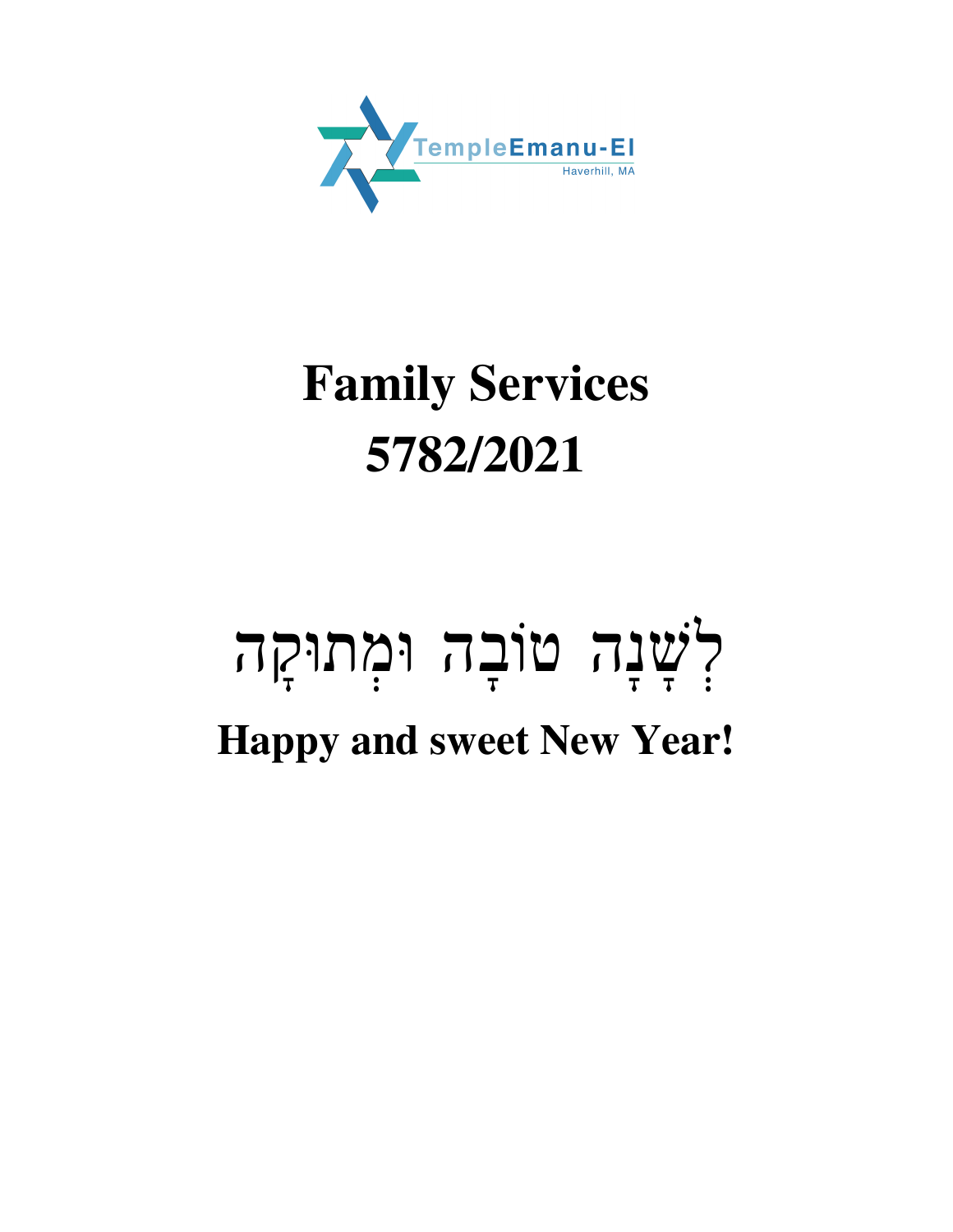# **Rosh HaShanah**

## **Tapuchim ud'vash**

Tapuchim ud'vash l'Rosh HaShanah נה שּׁ לרוֹשׁ ַה בשׁ ד פּ ִחם וּ ֻ ַתּ ֩׀<br>ׇֺ֧ׅ֢֪֪֪ׅ֪֦֧֪ׅ֧֪ׅ֦֧֧֦֧֧֦֧ׅ֓֘֓֘֘֓֡֡֬֓֬֘֓֡֓֡֓֡֬֓֩֓֡֟֓֡֬֩֩֕֓֜֓֩֩ ָ  $\frac{1}{2}$ <u>ך</u> ׀<br>֧֧֧֧֧֧֧֧֧֧֧֧֧֧֧֧֧֓֓֓֓֓֓֓֓֓֓֓֓֓֓֓֓֓֓֝֓֓֓֩֓֓֝֩֩֓֓֝֓֩֓֓֝֓֩֩֓֓֩֩֩֓֓֩֩֓֓֝֩֩֩֓֝֩֩֩֓֝֩֩֩֓֩֩֩֓֝ Apples and honey for the New Year!

### **Shofar Blast (Ellen Allard)**

Chorus: I like to hear the shofar blast, sometimes slow and sometimes fast I like to hear the shofar blast, happy happy happy New Year!

T'kiah..... Sh'varim..... T'ru'ah-ah-ah-ah-ah-ah-ah-ah-ah... T'kiah g'dolah.......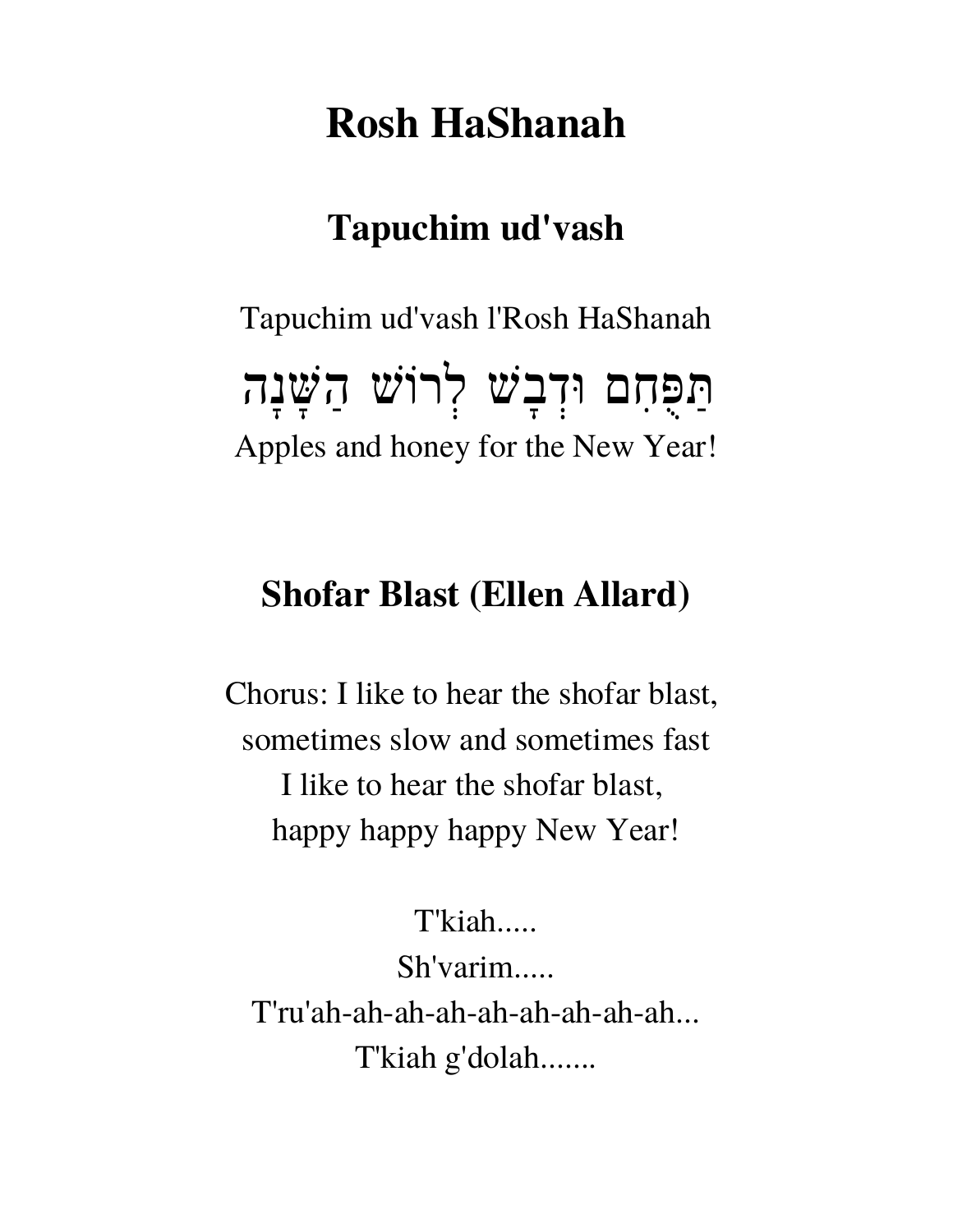## **The story of Avraham, Sarah, Hagar, Yishma'eil and Yitzchak**

#### **B'reishit (Genesis) chapter 21**

Avraham and Sarah lived in the desert. They loved welcoming people into their tent, but they were having trouble having a baby together. Sarah really, really wanted to have a child, so she asked Avraham to try to have a baby with Hagar, their slave; Sarah could then raise this baby as her own. (We don't know how Hagar felt about this.) Hagar became pregnant. Sarah felt very upset. She acted meanly towards Hagar, and Hagar ran away. An angel showed up and told Hagar to go back to Sarah and promised Hagar that her child would become a really important person, the grandparent of a huge nation of people. Hagar did go back, and soon her son, Yishma'eil, was born—his name means "God will listen."

Three angels disguised as people visited Avraham and Sarah one day and told them that Sarah would have a baby. She laughed at the idea—she thought that she and Avraham were too old to have a baby! But something unexpected happened: Sarah did get pregnant, and she gave birth to a son. She named her son Yitzchak, meaning "he will laugh."

One day, Sarah saw Yishma'eil and Yitzchak playing together, and something about it felt wrong to her. Maybe Yishma'eil was teasing Yitzchak; maybe they were playing a game she didn't like; we don't know exactly. But she got angry and upset again. She went to Avraham and said, "Send away that slave-woman and her son, so that he doesn't inherit some of your property together with my son."

Avraham was really upset, but God told him to listen to Sarah.

So the next morning, he gave Hagar and Yishma'eil some water and food for the trip and sent them away into the wilderness. Their water ran out and Hagar put Yishma'eil under a bush and walked away from him because she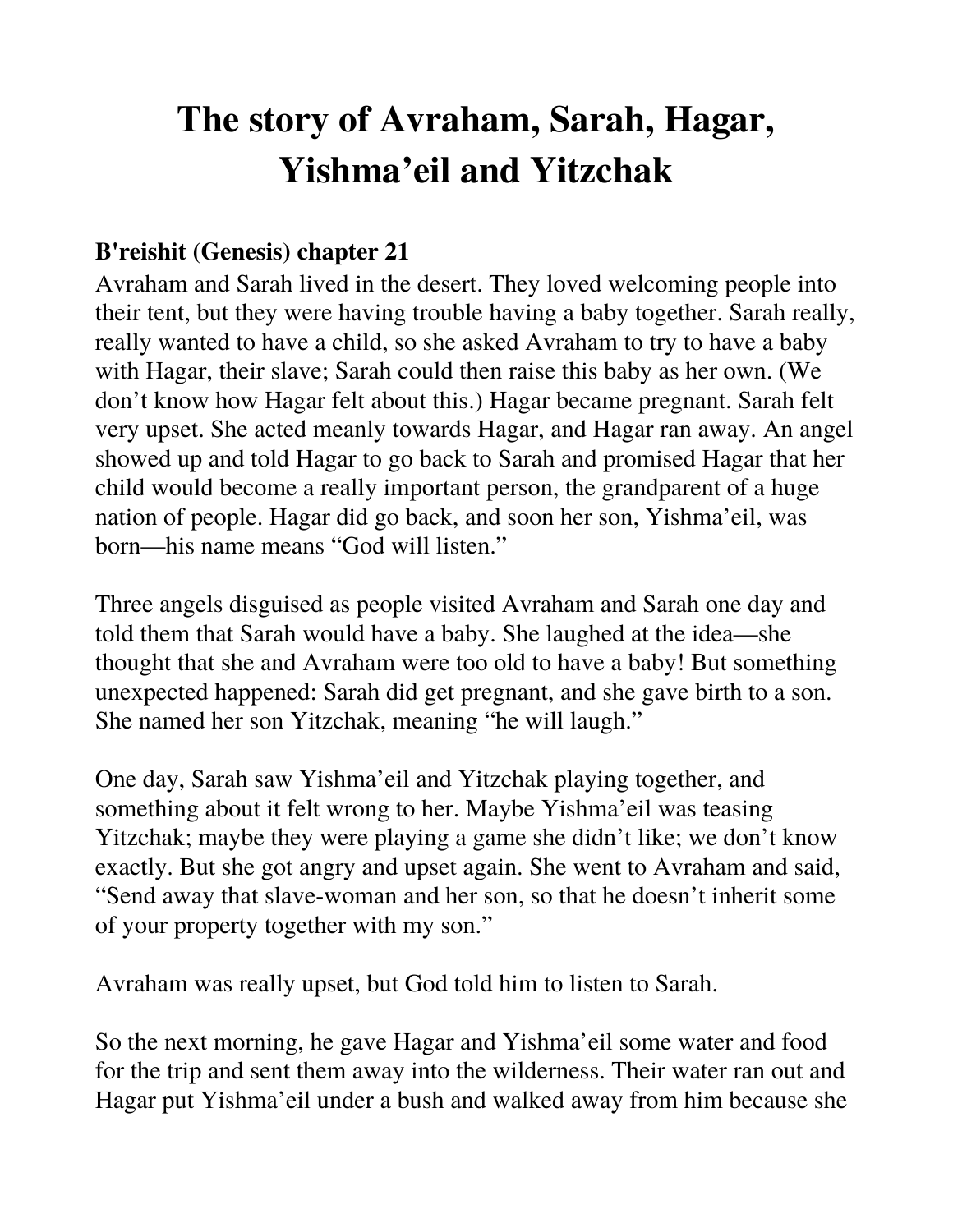was so afraid he would die. An angel called to her again and said, "Hagar, look! There's water here!" She looked and she saw a well of water right near her. She and Yishma'eil drank the water—and they survived! They settled down in the wilds of Paran, away from Avraham and Sarah and Yitzchak.

#### **B'reishit (Genesis) chapter 22**

Then, the Torah says, God tested Avraham. God called out to Avraham and Avraham answered "Hineini"—here I am. God asked Avraham to take his son Yitzchak, who God now called his "only son," who he loved, up to Mount Moriah and to offer him there as a sacrifice to God. Avraham and Yitzchak and two of the young men at their home left early the next morning. When they got to the foot of Mount Moriah after three days, Avraham and Yitzchak hiked up the mountain together in silence. Then Yitzchak asked Avraham, "Avi," my father, and Avraham answered again, "Hineini b'ni," here I am, my son. Yitzchak said "We have wood for the fire, and a knife for the sacrifice, but what's going to be the sacrifice?" Avraham said "God will provide the sacrifice, my son."

They reached the top and Avraham got ready to sacrifice Yitzchak when suddenly he heard an angel calling out "Avraham, Avraham!" Once more he answered, "Hineini," here I am. The angel said, "Don't do anything to hurt Yitzchak! I know now that you fear God. There's a ram caught in the bush behind you—sacrifice that instead!" Avraham did—and then he went back down the mountain, on his own.

We don't know exactly what the test was that God had in mind. We don't know if Avraham passed it or failed it. What do you think?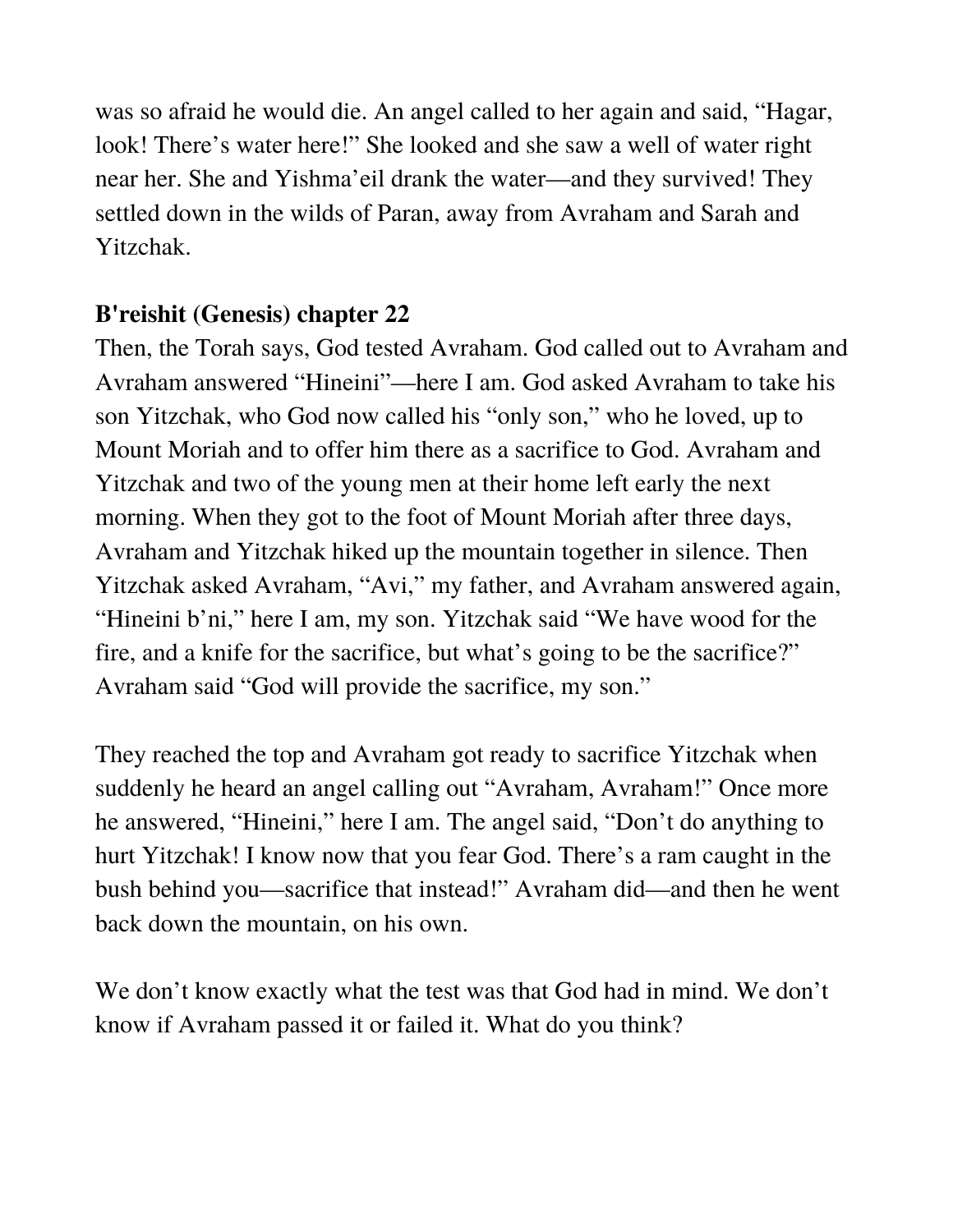Draw or write....

All of these people are having a really tough time in this story! What advice or encouragement would you give...

Avraham:

Sarah:

Hagar:

Yishma'eil:

Yitzchak:

Hagar and Yishma'eil cross the desert together with just a little bit of food and water and each other. What and who would you bring with you if you had to go on a long trip across a desert?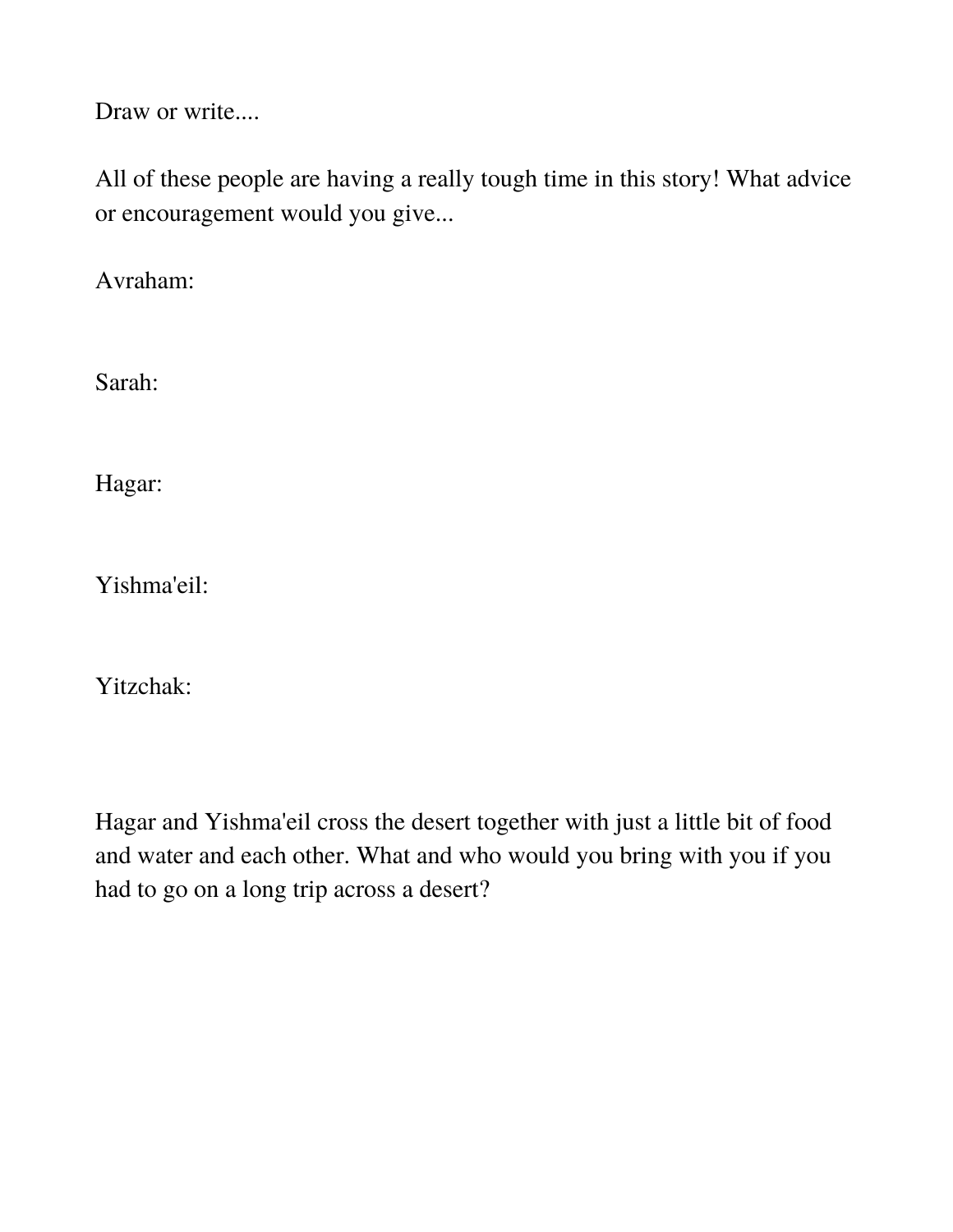# **Yom Kippur**

Description: Explore the themes of transformation and change through reflection in music, writing, and art with Elli.

What you need to bring:

• An open heart and mind

What you need to bring if weather puts us on Zoom:

- An open heart and mind
- A pencil or pen
- Paper to write on and/or draw on
- Additional colors for creating art, in whatever form speaks to you.
- This could be colored pencils, markers, paint, etc.
- A fidget!